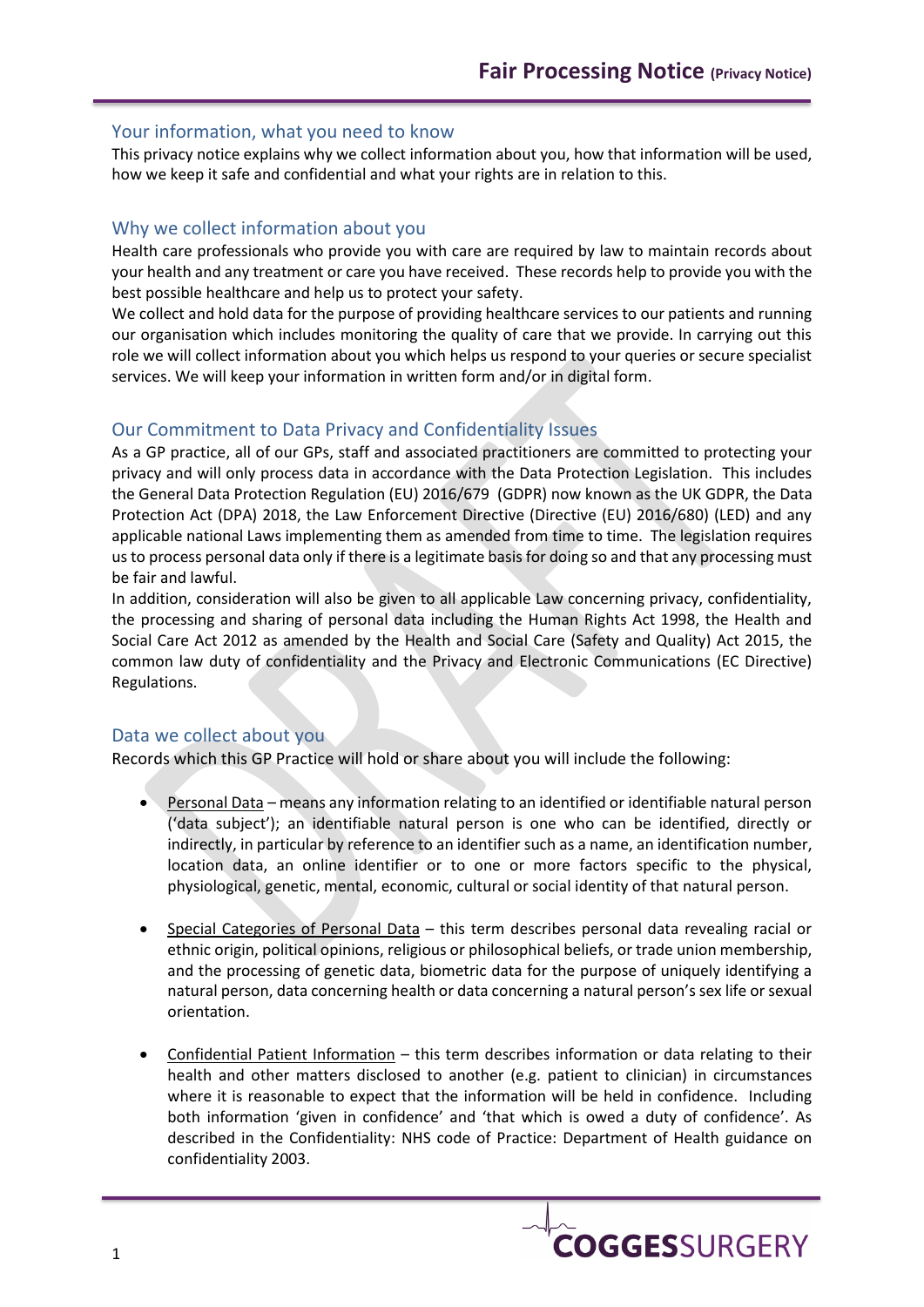- Pseudonymised The process of distinguishing individuals in a dataset by using a unique identifier which does not reveal their 'real world' identity.
- Anonymised Data in a form that does not identify individuals and where identification through its combination with other data is not likely to take place
- Aggregated Statistical data about several individuals that has been combined to show general trends or values without identifying individuals within the data.

### How we use your information

Improvements in information technology are also making it possible for us to share data with other healthcare organisations for the purpose of providing you, your family and your community with better care. For example it is possible for healthcare professionals in other services to access your record with or without your permission when the practice is closed. Where your record is accessed without your permission it is necessary for them to have a legitimate basis in law. This is explained further in the Local Information Sharing at Appendix A.

Whenever you use a health or care service, such as attending Accident & Emergency or using Community Care services, important information about you is collected in a patient record for that service. Collecting this information helps to ensure you get the best possible care and treatment.

The information collected about you when you use these services can also be used and provided to other organisations for purposes beyond your individual care, for instance to help with:

- improving the quality and standards of care provided by the service
- research into the development of new treatments and care pathways
- preventing illness and diseases
- monitoring safety
- planning services
- risk stratification
- Population Health Management

This may only take place when there is a clear legal basis to use this information. All these uses help to provide better health and care for you, your family and future generations. Confidential patient information about your health and care is only used like this where allowed by law or with consent.

Pseudonymised or anonymised data is generally used for research and planning so that you cannot be identified.

#### *A full list of details including the legal basis, any Data Processor involvement and the purposes for processing information can be found in Appendix A.*

#### How long do we hold information for?

All records held by the Practice will be kept for the duration specified by national guidance from [NHS](https://www.nhsx.nhs.uk/information-governance/guidance/records-management-code/)  [Digital, Health and Social Care Records Code of Practice.](https://www.nhsx.nhs.uk/information-governance/guidance/records-management-code/) Once information that we hold has been identified for destruction it will be disposed of in the most appropriate way for the type of information it is. Personal confidential and commercially confidential information will be disposed of by approved and secure confidential waste procedures. We keep a record of retention schedules within our information asset registers, in line with the Records Management Code of Practice for Health and Social Care 2021.

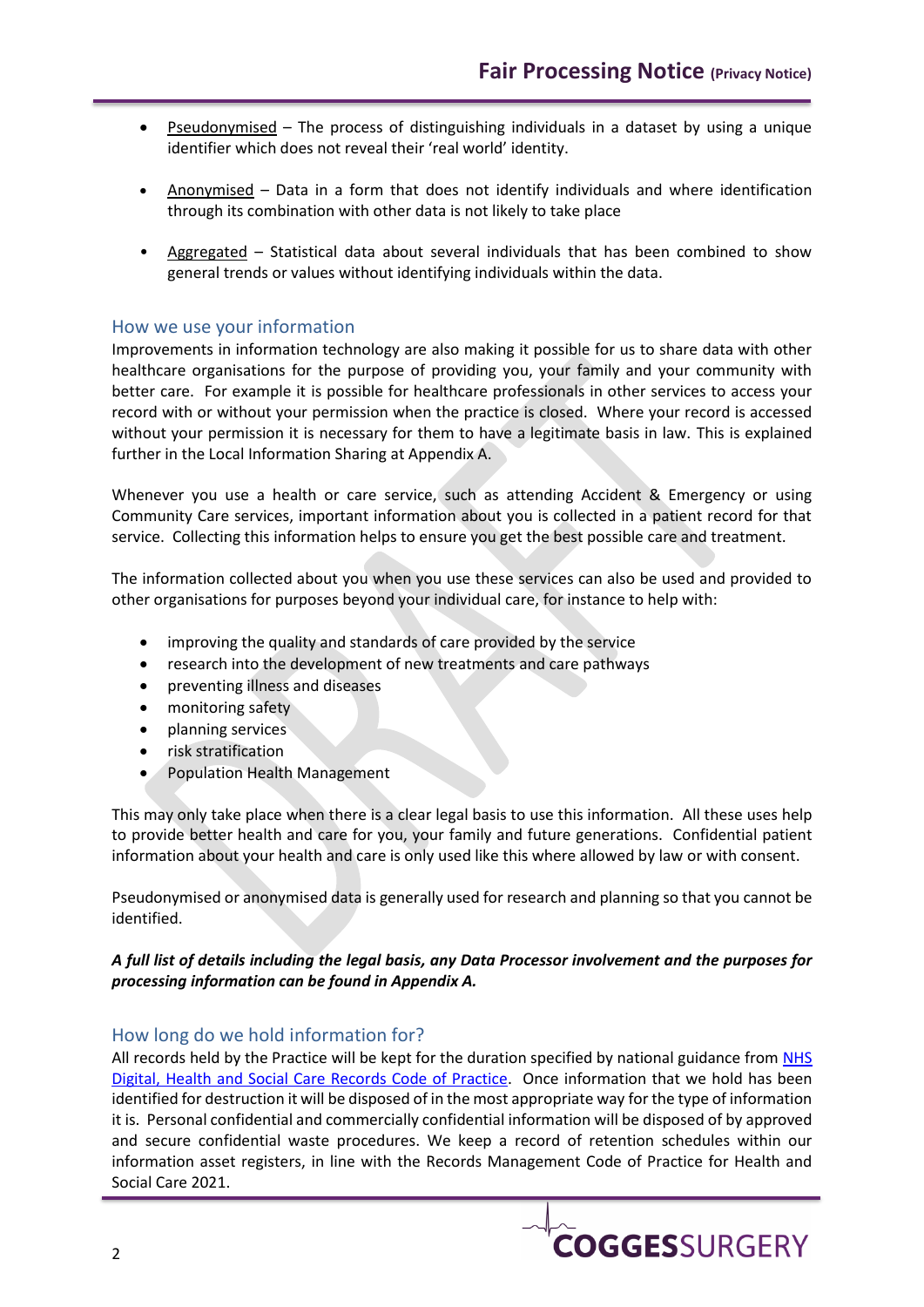# Individuals Rights under UK GDPR

Under UK GDPR 2016 the Law provides the following rights for individuals. The NHS upholds these rights in a number of ways.

- 1. The right to be informed
- 2. The right of access
- 3. The right to rectification
- 4. The right to erasure (not an absolute right) only applies in certain circumstances
- 5. The right to restrict processing
- 6. The right to data portability
- 7. The right to object
- 8. Rights in relation to automated decision making and profiling.

# Your right to opt out of data sharing and processing

The NHS Constitution states 'You have a right to request that your personal and confidential information is not used beyond your own care and treatment and to have your objections considered'.

#### **Type 1 Opt Out**

This is an objection that prevents an individual's personal confidential information from being shared outside of their general practice except when it is being used for the purposes of their individual direct care, or in particular circumstances required by law, such as a public health emergency like an outbreak of a pandemic disease. If patients wish to apply a Type 1 Opt Out to their record they should make their wishes know to the practice manager.

#### **National data opt-out**

The national data opt-out was introduced on 25 May 2018, enabling patients to opt-out from the use of their data for research or planning purposes, in line with the recommendations of the National Data Guardian in her Review of Data Security, Consent and Opt-Outs.

The national data opt-out replaces the previous 'type 2' opt-out, which required NHS Digital not to use a patient's confidential patient information for purposes beyond their individual care. Any patient that had a type 2 opt-out recorded on or before 11 October 2018 has had it automatically converted to a national data opt-out. Those aged 13 or over were sent a letter giving them more information and a leaflet explaining the national data opt-out. For more information go to [National data opt out](https://digital.nhs.uk/services/national-data-opt-out-programme)  [programme](https://digital.nhs.uk/services/national-data-opt-out-programme)

To find out more or to register your choice to opt out, please visi[t www.nhs.uk/your-nhs-data-matters.](http://www.nhs.uk/your-nhs-data-matters)

On this web page you will:

- See what is meant by confidential patient information
- Find examples of when confidential patient information is used for individual care and examples of when it is used for purposes beyond individual care
- Find out more about the benefits of sharing data
- Understand more about who uses the data
- Find out how your data is protected
- Be able to access the system to view, set or change your opt-out setting
- Find the contact telephone number if you want to know any more or to set/change your opt-out by phone
- See the situations where the opt-out will not apply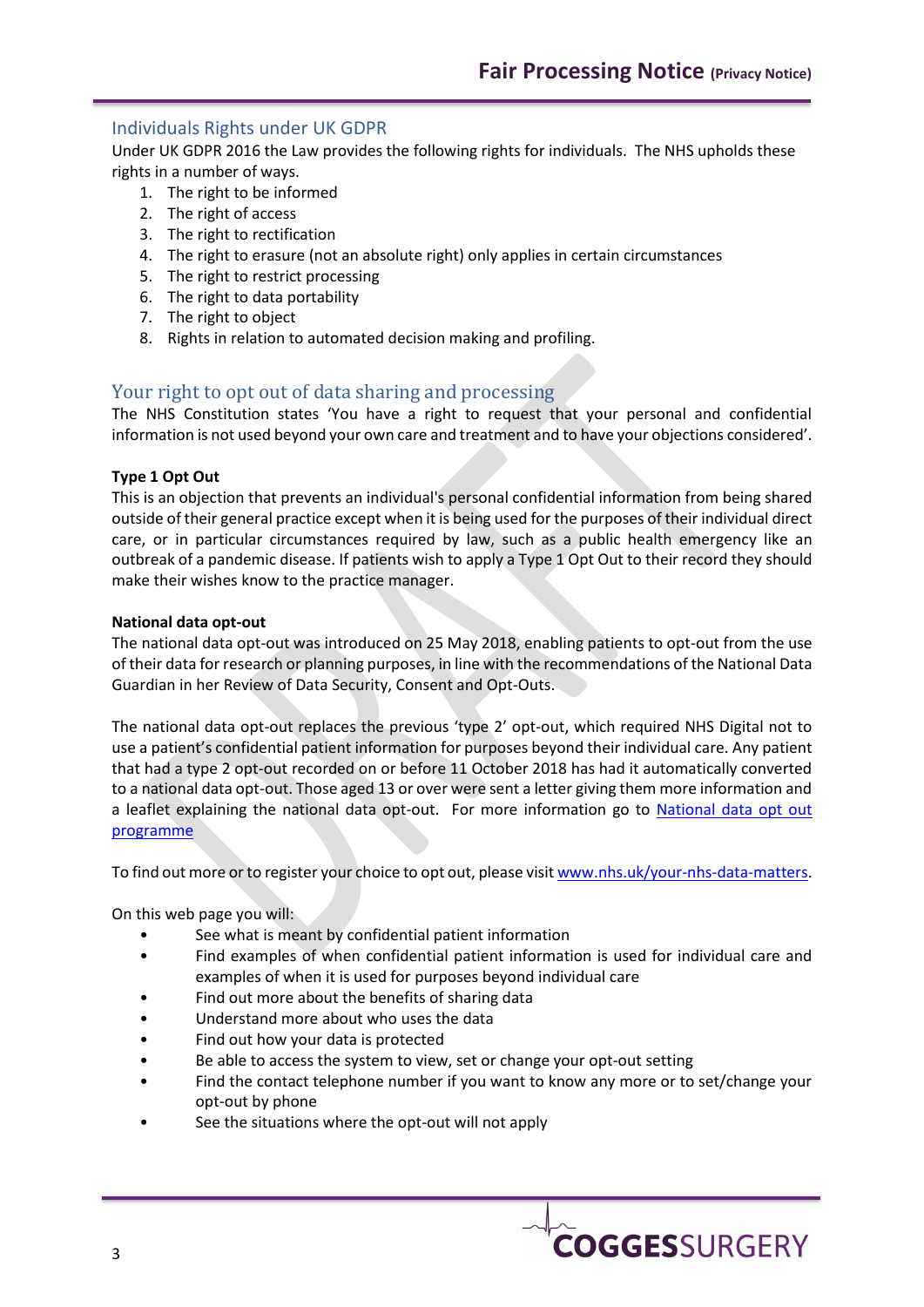## Right of Access to your information (Subject Access Request)

Under Data Protection Legislation everybody has the right have of access to, or request a copy of, information we hold that can identify them, this includes medical records. There are some safeguards regarding what patients will have access to and they may find information has been redacted or removed for the following reasons;

- It may be deemed to risk causing harm to the patient or others
- The information within the record may relate to third parties who are entitled to their confidentiality, or who have not given their permission for the information to be shared.

Patients do not need to give a reason to see their data. And requests can be made verbally or in writing. Although we may ask them to complete a form in order that we can ensure that they have the correct information required.

Where multiple copies of the same information is requested the surgery may charge a reasonable fee for the additional copies.

Patients will need to provide proof of identity to receive this information.

Patients may also request to have online access to their data, they may do this via the [NHS APP,](https://help.login.nhs.uk/setupnhslogin/#where-you-can-use-nhs-login) or via the practices system. If you would like to access your GP record online click here <https://www.coggesgpsurgery.org.uk/>

#### COVID Passport access

Patients may access their Covid passport via th[e link,](https://www.nhs.uk/conditions/coronavirus-covid-19/covid-pass/) the practice cannot provide this document as it is not held in the practice record. If you have any issues gaining access to your Covid Passport or letter you should call: 119

## Change of Detail

#### Mobile telephone number

If you provide us with your mobile phone number, we will use this to send you text reminders about your appointments or other health screening information. Please let us know if you do not wish to receive text reminders on your mobile.

#### Email address

Where you have provided us with your email address, with your consent we will use this to send you information relating to your health and the services we provide. If you do not wish to receive communications by email please let us know.

#### Notification

Data Protection Legislation requires organisations to register a notification with the Information Commissioner to describe the purposes for which they process personal and sensitive information.

We are registered as a Data Controller and our registration can be viewed online in the public register at: [http://ico.org.uk/what\\_we\\_cover/register\\_of\\_data\\_controllers](http://ico.org.uk/what_we_cover/register_of_data_controllers)

Any changes to this notice will be published on our website and in a prominent area at the Practice.

#### Data Protection Officer

Should you have any data protection questions or concerns, please contact our Data Protection Officer via the surgery at: occg.cogges.manager@nhs.net